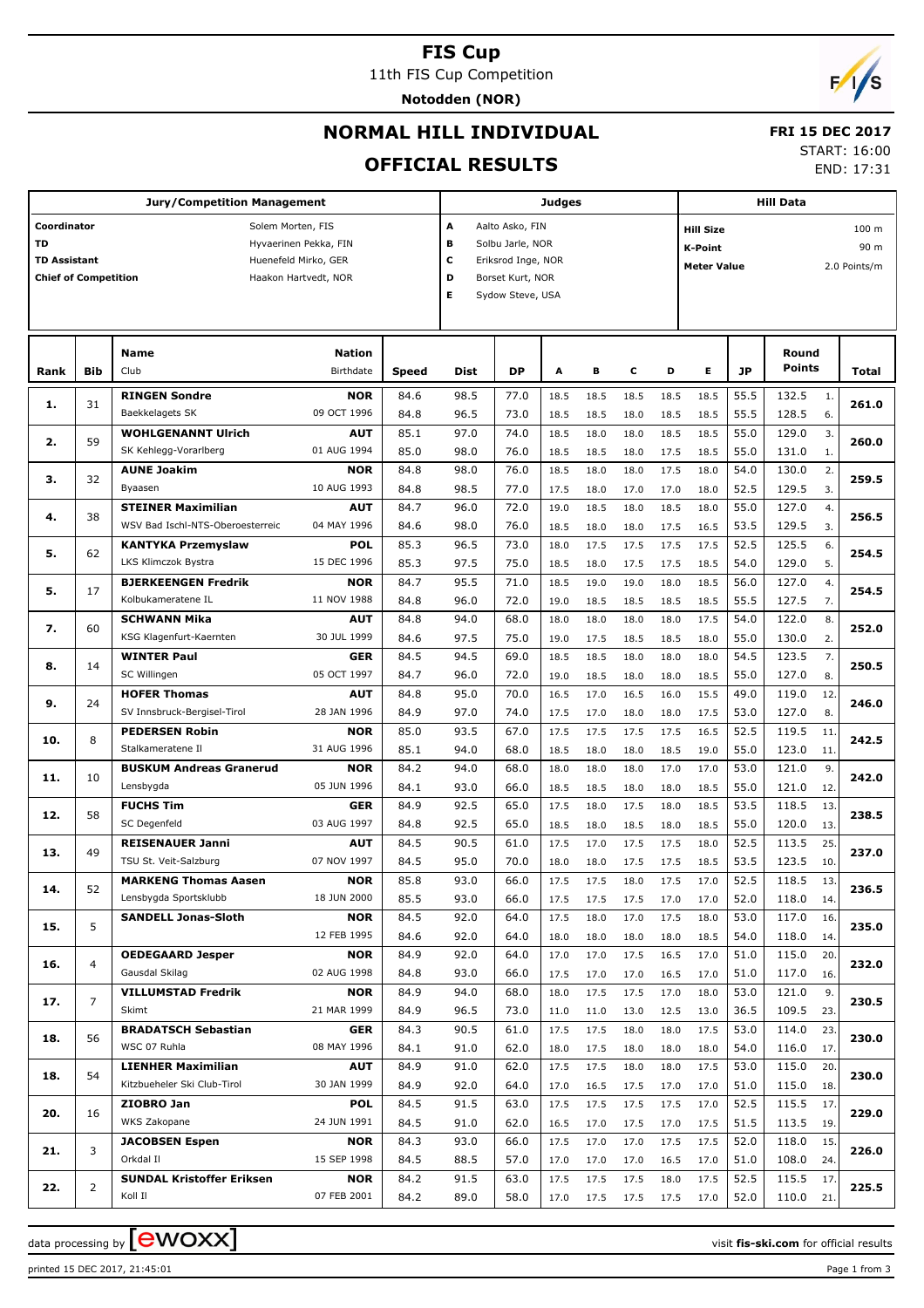## **FIS Cup** 11th FIS Cup Competition

**Notodden (NOR)**



# **NORMAL HILL INDIVIDUAL**

## **FRI 15 DEC 2017**

## **OFFICIAL RESULTS**

START: 16:00 END: 17:31

| Rank | <b>Bib</b>   | <b>Name</b><br>Club           | <b>Nation</b><br>Birthdate | Speed | <b>Dist</b> | <b>DP</b> | A    | в    | c    | D    | Е    | JP   |                                                                                                                                                              |     | Total |  |
|------|--------------|-------------------------------|----------------------------|-------|-------------|-----------|------|------|------|------|------|------|--------------------------------------------------------------------------------------------------------------------------------------------------------------|-----|-------|--|
|      |              | <b>BIELA Stanislaw</b>        | <b>POL</b>                 | 85.0  | 91.0        | 62.0      | 17.0 | 17.0 | 16.5 | 16.5 | 16.5 | 50.0 | 112.0                                                                                                                                                        | 26. |       |  |
| 23.  | 57           | UKS SOLTYSIANIE STARE BYSTRE  | 02 APR 1994                | 84.9  | 90.0        | 60.0      | 17.5 | 17.0 | 16.5 | 17.0 | 17.0 | 51.0 | Round<br><b>Points</b><br>111.0<br>115.5<br>107.0<br>112.0<br>110.0<br>114.5<br>107.0<br>114.0<br>106.5<br>109.5<br>105.0<br>109.0<br>102.5<br>109.0<br>99.5 | 20. | 223.0 |  |
| 24.  | 39           | <b>NIETZEL Justin</b>         | <b>GER</b>                 | 84.5  | 91.5        | 63.0      | 17.5 | 17.5 | 17.5 | 17.5 | 17.5 | 52.5 |                                                                                                                                                              | 17. | 222.5 |  |
|      |              | Sc Hinterzarten               | 17 SEP 1997                | 84.6  | 87.5        | 55.0      | 17.5 | 17.5 | 17.0 | 16.5 | 17.5 | 52.0 |                                                                                                                                                              | 25. |       |  |
| 25.  | 28           | <b>BREIVIK Andreas Varsi</b>  | <b>NOR</b>                 | 84.5  | 91.0        | 62.0      | 16.0 | 17.5 | 17.0 | 17.0 | 16.0 | 50.0 |                                                                                                                                                              | 26. | 222.0 |  |
|      |              | Tromsoe Skiklub               | 20 NOV 1997                | 84.4  | 89.0        | 58.0      | 17.0 | 17.5 | 17.5 | 17.5 | 17.0 | 52.0 |                                                                                                                                                              | 21. |       |  |
| 26.  | 61           | <b>WAGNER Lukas</b>           | <b>GER</b>                 | 84.1  | 91.0        | 62.0      | 17.5 | 17.5 | 17.5 | 17.5 | 17.5 | 52.5 |                                                                                                                                                              | 22. | 221.5 |  |
|      |              | WSV 08 Lauscha                | 07 MAR 1995                | 84.2  | 88.0        | 56.0      | 17.0 | 17.0 | 17.0 | 17.0 | 17.0 | 51.0 |                                                                                                                                                              | 25. |       |  |
| 27.  | 41           | <b>HOLIK Frantisek</b>        | <b>CZE</b>                 | 84.5  | 90.5        | 61.0      | 17.5 | 17.0 | 18.0 | 18.5 | 17.5 | 53.0 |                                                                                                                                                              | 23. | 220.5 |  |
|      |              | Lsk Lomnice nad popelkou      | 23 OCT 1998                | 84.4  | 87.0        | 54.0      | 17.5 | 17.0 | 17.5 | 17.5 | 18.0 | 52.5 |                                                                                                                                                              | 27. |       |  |
| 28.  | 30           | <b>VAVERKA Petr</b>           | <b>CZE</b>                 | 84.3  | 89.0        | 58.0      | 16.5 | 17.5 | 17.0 | 17.0 | 17.5 | 51.5 |                                                                                                                                                              | 28. | 214.5 |  |
|      |              | Tj Frenstat pod radhostem     | 20 JUN 2003                | 84.2  | 87.0        | 54.0      | 16.5 | 17.5 | 17.0 | 16.5 | 18.0 | 51.0 |                                                                                                                                                              | 28. |       |  |
| 29.  | $\mathsf{Q}$ | <b>INGEBRIGTSEN Christian</b> | <b>NOR</b>                 | 84.9  | 88.5        | 57.0      | 17.0 | 17.5 | 17.0 | 17.5 | 17.5 | 52.0 |                                                                                                                                                              | 29. | 211.5 |  |
|      |              | Byaasen Skiklub               | 14 APR 1994                | 84.8  | 86.5        | 53.0      | 16.0 | 17.0 | 16.5 | 16.5 | 16.5 | 49.5 |                                                                                                                                                              | 29. |       |  |
| 30.  | 15           | <b>MIETUS Krzysztof</b>       | <b>POL</b>                 | 83.9  | 88.5        | 57.0      | 17.5 | 17.5 | 17.0 | 17.0 | 18.0 | 52.0 |                                                                                                                                                              | 29. | 208.5 |  |
|      |              | AZS Zakopane                  | 08 MAR 1991                | 84.0  | 84.5        | 49.0      | 17.0 | 16.5 | 16.5 | 17.0 | 17.5 | 50.5 |                                                                                                                                                              | 30. |       |  |

|     |              | Not qualified for final round                                |                           |      |      |      |      |      |      |      |      |      |       |
|-----|--------------|--------------------------------------------------------------|---------------------------|------|------|------|------|------|------|------|------|------|-------|
| 31. | 33           | <b>SCHUBERT Johannes</b><br>Sq Nickelhuette aue              | <b>GER</b><br>04 APR 1997 | 84.4 | 88.5 | 57.0 | 17.0 | 17.5 | 17.0 | 16.5 | 18.0 | 51.5 | 108.5 |
| 32. | 6            | <b>ROEE Espen</b><br>Tolga IL                                | <b>NOR</b><br>26 JUL 1993 | 84.5 | 88.5 | 57.0 | 17.0 | 17.0 | 16.5 | 17.0 | 17.5 | 51.0 | 108.0 |
| 33. | 55           | <b>HAAGEN Philipp</b><br>ESV Muerzzuschlag-Steiermark        | <b>AUT</b><br>06 JUL 1999 | 84.9 | 87.0 | 54.0 | 17.0 | 17.0 | 17.5 | 17.5 | 17.5 | 52.0 | 106.0 |
| 33. | 13           | <b>BERGER Lars Brodshaug</b><br>Eidsvold Vaerks Skiklubb     | <b>NOR</b><br>16 MAR 1995 | 85.1 | 88.5 | 57.0 | 16.0 | 16.5 | 16.5 | 16.5 | 16.0 | 49.0 | 106.0 |
| 35. | 35           | <b>HAHN Julian</b><br>SG Nickelhuette Aue                    | <b>GER</b><br>07 NOV 1997 | 84.3 | 86.5 | 53.0 | 17.0 | 17.5 | 17.5 | 17.5 | 17.5 | 52.5 | 105.5 |
| 36. | 51           | <b>HAFSLUND Oscar Alexander</b><br>Norbygda/Loeten ski       | <b>NOR</b><br>22 JUN 1997 | 85.0 | 87.5 | 55.0 | 16.5 | 17.0 | 17.0 | 16.5 | 15.5 | 50.0 | 105.0 |
| 37. | 46           | <b>MADSEN Joergen</b><br>Skimt                               | <b>NOR</b><br>22 MAR 1994 | 84.5 | 86.5 | 53.0 | 16.5 | 17.0 | 17.0 | 18.0 | 17.0 | 51.0 | 104.0 |
| 37. | $\mathbf{1}$ | <b>BRATLIEN Jonas</b><br>Boeverbru I.L                       | <b>NOR</b><br>22 FEB 1999 | 84.3 | 86.5 | 53.0 | 16.5 | 17.0 | 17.0 | 17.0 | 17.5 | 51.0 | 104.0 |
| 39. | 27           | <b>SOKOLENKO Konstantin</b>                                  | <b>KAZ</b><br>09 NOV 1987 | 84.3 | 86.5 | 53.0 | 16.5 | 17.0 | 16.5 | 17.0 | 18.0 | 50.5 | 103.5 |
| 40. | 43           | <b>ALLAMURATOV Erkin</b><br>St. petersburg                   | <b>RUS</b><br>18 SEP 1996 | 84.6 | 86.0 | 52.0 | 16.5 | 17.5 | 17.0 | 17.0 | 17.0 | 51.0 | 103.0 |
| 41. | 50           | <b>LIPPESTAD Carl Henning</b><br>Baekkelagets SK             | <b>NOR</b><br>19 MAR 1998 | 84.5 | 85.0 | 50.0 | 17.0 | 16.5 | 16.5 | 16.0 | 17.0 | 50.0 | 100.0 |
| 42. | 47           | <b>SELCER Radek</b><br>Tj Frenstat pod radhostem             | <b>CZE</b><br>10 AUG 2001 | 84.1 | 84.5 | 49.0 | 16.5 | 17.0 | 16.5 | 16.5 | 17.5 | 50.0 | 99.0  |
| 43. | 53           | <b>BOYARINTSEV Vladislav</b><br>Saint-Petersburg KOR1 Dinamo | <b>RUS</b><br>31 OCT 1994 | 84.8 | 83.5 | 47.0 | 17.0 | 17.0 | 16.5 | 16.5 | 16.5 | 50.0 | 97.0  |
| 43. | 26           | <b>DOLEZEL Dusan</b><br>Tj Frenstat pod radhostem            | <b>CZE</b><br>05 JUN 1998 | 83.7 | 85.0 | 50.0 | 15.0 | 15.5 | 16.0 | 16.5 | 15.5 | 47.0 | 97.0  |
| 45. | 34           | SI Jeongheon                                                 | <b>KOR</b><br>19 MAY 1994 | 84.7 | 80.0 | 40.0 | 16.0 | 16.0 | 16.0 | 15.5 | 16.0 | 48.0 | 88.0  |
| 45. | 18           | <b>AHONEN Mico</b><br>Lahden Hiihtoseura                     | <b>FIN</b><br>27 NOV 2001 | 84.7 | 79.5 | 39.0 | 16.5 | 16.5 | 16.0 | 16.0 | 17.0 | 49.0 | 88.0  |
| 47. | 45           | <b>POHJOLA Arttu</b><br>Lahden Hiihtoseura                   | <b>FIN</b><br>07 JUN 2001 | 83.4 | 81.0 | 42.0 | 15.5 | 15.0 | 15.0 | 15.0 | 15.0 | 45.0 | 87.0  |

data processing by **CWOXX**  $\blacksquare$ 

printed 15 DEC 2017, 21:45:01 Page 2 from 3